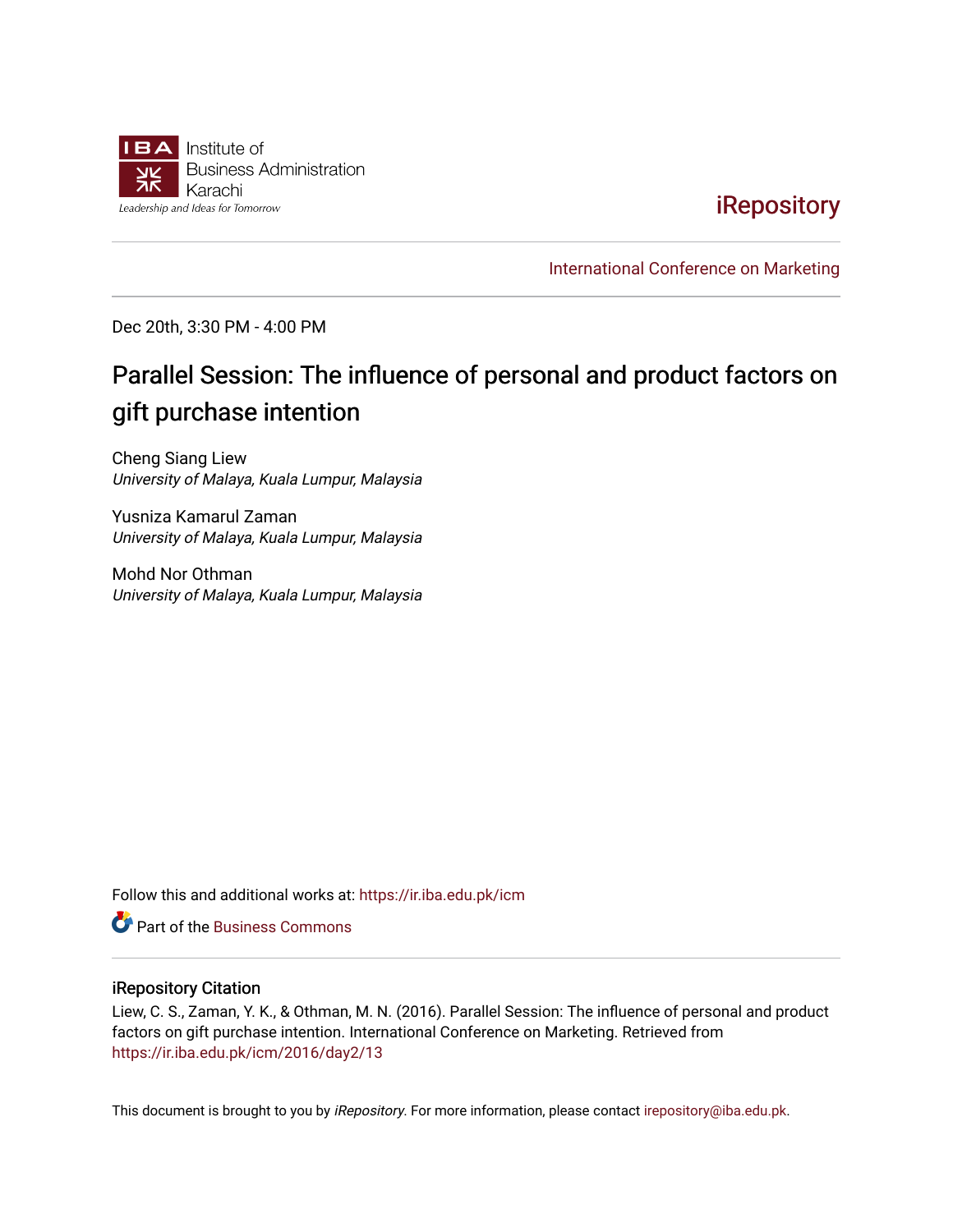# **The Influence of Personal and Product Factors on Gift Purchase Intention**

Liew, Cheng Siang<sup>1</sup>; Kamarulzaman, Yushniza<sup>1</sup>; Othman, Mohd Nor<sup>1</sup>

#### <sup>1</sup>University of Malay[a](mailto:Cs.liew@kdu.edu.my)

[Cs.liew@kdu.edu.my,](mailto:Cs.liew@kdu.edu.my) [yusniza@um.edu.my,](mailto:yusniza@um.edu.my) [mohdnor@um.edu.my](mailto:yusniza@um.edu.my)

*Abstract: The purpose of this paperisto examine the effects of personal and product factors on gift purchase intention. As this paper seeks to understand the Malaysian consumers' gift purchasing behaviour, a non-probability quota sampling is being adopted. The quota sampling is based on gender (50 Male- 50 Female) and ethnicity (50 Malay-30 Chinese-20 Indian). This research adopted mall intercepts method in collecting the data, since most of the gifts are often bought in shopping malls. Selfadministered questionnaire was utilised and a total 447 questionnaires were used for further analysis. To analyse the data collected for this research Structural equation modelling (SEM) was adopted. The results of the study indicate that consumer knowledge, consumer involvement, perceived risk, brand name and perceived quality have a significant influence on gift purchase intention. Furthermore, the result of the study found that consumer involvement has the strongest influence on purchase intention, while perceived quality has the weakest influence on purchase intention. This paper is one of the first studies that examine the extent personal and product factors have an influence on gift purchase intention. This paper also offers new empirical findings on how eastern culture consumers participate in gift giving.*

*Keywords: Gift giving, Consumer Behavior, Purchase Intention, Gift Purchase*

# **1. Introduction**

Research on gift giving are commonly found in disciplines such as sociology (Gouldner, 1960), economic (Belshaw, 1965) and anthropology (Mauss, 1954). However, there are very limited researches being conducted in the marketing discipline. This is rather surprising looking into the amount of the gift giving occasions being celebrated each year (Green  $\&$  Alden, 1988). In the marketing discipline, researches conducted on gift giving can be divided into two major spectrums. One is using gift giving as the primary variable of the study while the other is using gift giving as a situational variable of the study against non-gift buying (DeVere et al., 1983). In this research gift giving is treated as the primary variable of research.

Meanwhile, this unique gift giving ritual is found to impact significantly on the country's economy. In a country like USA alone, more than US\$100 billion is spent on gifts each year celebrating various gift giving occasions (Ruth et al., 1999). Similarly, the gift market in China is accountable for more than a quarter billion Yuan (Jiang, Lu and Lu, 2007). A lot of money is spent on gifts due to high participation in the gift giving ritual and the amount of gift giving occasions people celebrates throughout the year. In addition to that, gift giving occasion like Christmas and Valentine's Day, are also believed to have a unique social significance to certain people like showing love or care. As a result, today's gift giving occasions are becoming more commercialised, and most marketers are taking advantage of this ritual of giving by promoting their products to the consumers. In addition to that, it is also becoming a major driver for domestic consumption in the country's economy.

According to Austin and Huang (2011), a gift has the ability to indicate the perception of themselves, the perception of a giver towards the receiver, the perception of giver's current and future relationship with the recipient and also the giver's intention. In another research, Segev and Shoham (2016) found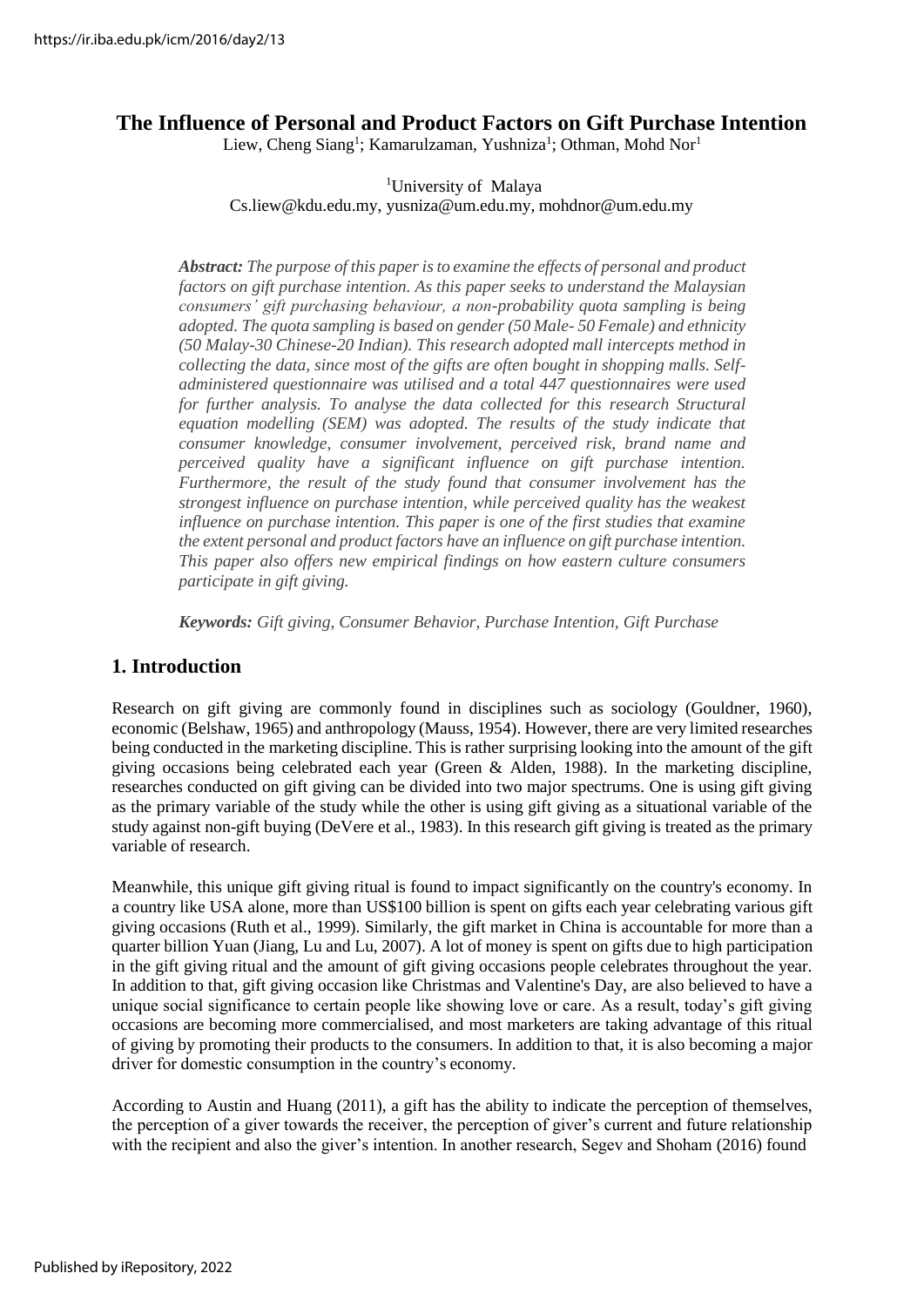that the givers' public self-consciousness and self-monitoring were positively related to the motivation to engage in joint gift-giving to facilitate the development of desired private identities. These researches clearly show that gift giving is indeed a rather complex ritual to participate. There is a need for more literature to have a better understanding on consumer gift giving behaviour. Gift giving is not an easy task in comparison to buying for one's own self as there are many things to be considered such as the gift and how the recipient may perceive the giver upon receiving the gift.

Majority of the literatures on the gift purchase had been focusing on the personal factors in gift selection and purchase. It is found that the two most researched personal factors been examined in gift purchase are socioeconomic and demographic variables of the consumer (Wagner and Garner, 1993; Laroche et al., 2000). Similarly there had been very limited researches are evident that examine how the gift itself has an influence in giver purchase behaviour. Prior research mostly examined the influence of the gift packaging (Howard, 1992; Larsen and Watson, 2001) and the types of gift being used as a gift (Kemp et al., 2011; Tuten and Kiecker, 2009). Therefore, it is important to further examine the personal factors other than the socioeconomic and demographic variables and the attributes of the gift in influencing giver's selection and purchase of gift.

This paper attempt to fill these current gaps discussed above by further extends the research of gift purchase behaviour. It is been done by incorporates the personal factors and gift factors into an integral framework to understand how these factors has an influence on gift purchase. Specifically this paper will examine personal factors such as consumer knowledge, consumer involvement and perceived risk influencing givers' purchase intention. Next, this paper will examine the influence of gift factors such as brand name and perceived quality on givers' purchase intention. Findings from this research will provide a great insight for marketers and consumer researchers.

# **2. Literature Review**

# **2.1 Consumer Knowledge**

Consumer knowledge often plays a pivotal role in predicting consumer purchasing behaviour (Lee et al., 2014; Liefeld, 2004; McEachern and Warnaby, 2008). This is because consumer knowledge has an influence on all phases in the consumer decision process (Bettman and Park, 1980). Consistently past research found that consumer knowledge plays a major role in the acquisition and evaluation of various extrinsic cuesin a product evaluation (Cordell, 1997; Schaefer, 1995; Lee and Lee, 2009). Devlin (2002) found that, high consumer knowledge will tend to use intrinsic cues in product evaluation while low consumer knowledge will tend to use extrinsic cues instead. The level of consumer knowledge leads to different cues used in product evaluation could be explained by the consumer information processing model. Meanwhile in another separate study Beattie (1982) in the study found that low knowledge consumers tend to use product attribute comparison in a product evaluation. However for high knowledge consumer, they have built an ideal prototype for a product class within an internal knowledge structure in memory.

Many studies had examined the influence of consumer product knowledge on consumer purchase intention. Lee and Lee (2009) in the study of laptop product found that consumer knowledge is significantly influenced on purchase intention. Lin and Chen (2006) in the study of insurance and catering services found that consumer knowledge strongly influence on purchase intention. Meanwhile, Marcketti and Shelley (2009) in the study of counterfeit apparel products also found that the increase of consumer knowledge leads to consumer having higher behavioural intention of paying more for noncounterfeit goods. The influence of consumer knowledge on purchase intention was also evident in online shopping context. Consistent with part studies, consumer knowledge is found to have an influence on consumer purchase intention (Chen and Chang, 2005). Thus it can be hypothesised that:

**H1:** Consumer Knowledge has an influence on gift purchase intention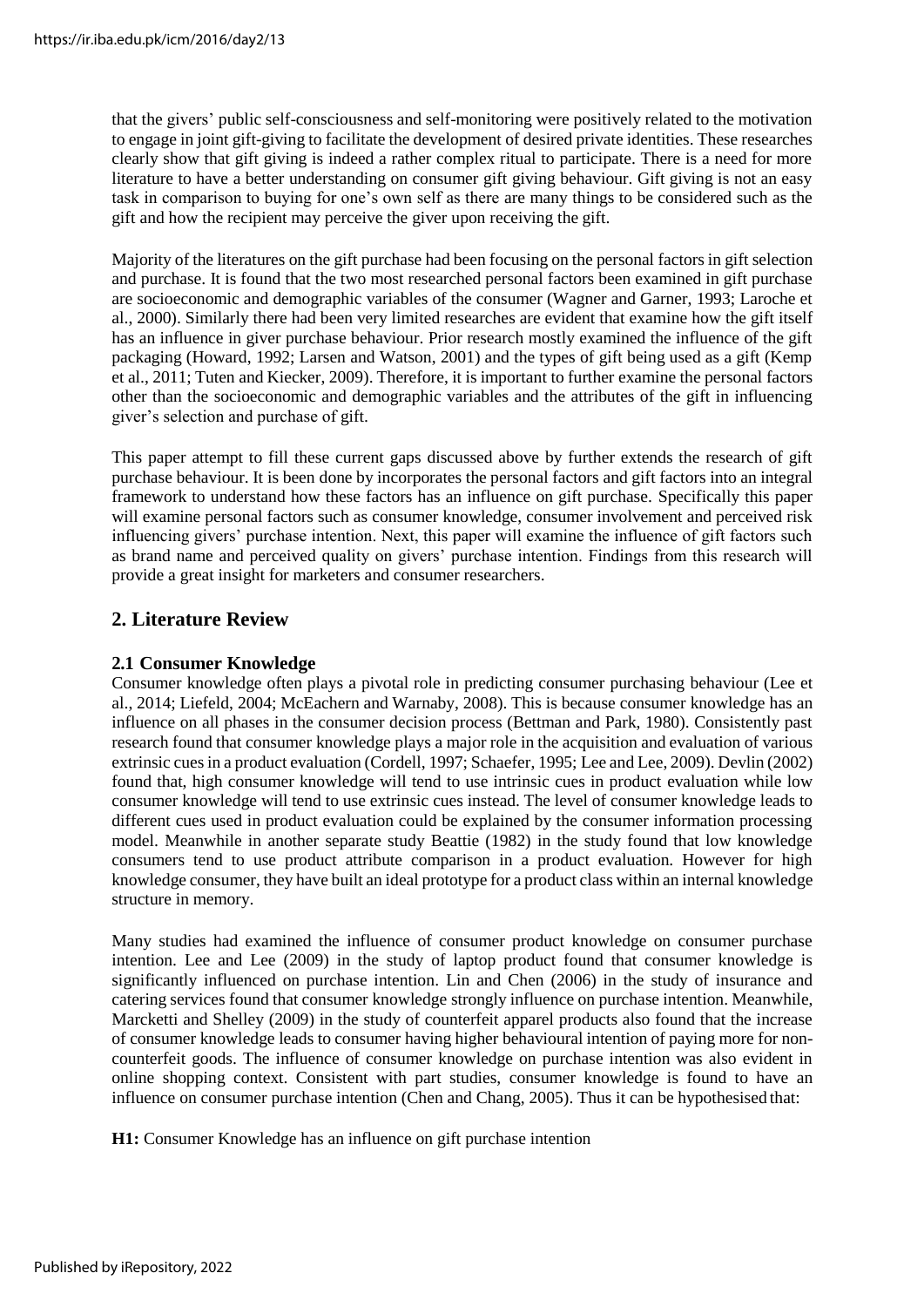#### **2.2 Consumer Involvement**

The concept of consumer involvement has received considerable amount of attention in the consumer behaviour research for the past decades. Past researches often examine the causal effect of consumer involvement influence on other various constructs. Cheung and To (2011) in the study examined the influence of customer involvement on perceived service performance of Chinese bank is found to be largely significant. Ko et al. (2010) in the study of international sport event had found that the level of involvement significantly influence the event quality perception as well as the level of satisfaction. Meanwhile, Varki and Wong (2003) found that customer involvement is significantly impacted on consumers' willingness to engage in relationships with service providers. It is also found that the level of involvement is significantly effecting the perception of the brand status as well as the brand attitude (O'Cass and Choy, 2008). It is clearly showed that consumer involvement is an important construct to understand consumer purchasing behaviour better.

Numerous studies had examined the relationship between consumer involvement and purchase intention. Kim et al. (2007) in the study of online apparel retailer found that consumer shopping involvement has an influence on the consumer patronage intention. In another study conducted by Huang (2012) in the study on virtual goods found that consumer involvement has a great influence on purchase intention. Meanwhile, Walsh et al. (2012) in the study of drivers on consumer intention to purchase manufacturer brands found out that consumer involvement on a brand has an influence on consumer intention to purchase manufacturer brand. ). Thus it can be hypothesised that:

**H2:** Consumer Involvement has an influence on gift purchase intention

#### **2.3 Perceived Risk**

Bauer (1960) introduced the concept of risk into consumer behaviour stating "consumer behaviour involves risk in the sense that any action of the consumer will produce consequences which he cannot anticipate with anything approximate certainty, and some of which at least are likely to be unpleasant" (p. 390). Unlike in other disciplines risk is being evaluated in both positive and negative aspect of it, in consumer research risk is only come from the negative aspect (Dholakia, 2001). It is found that risk exist in all purchase decision and often consumers find ways to minimise the level of risk perceived by employing various risk reduction strategies in a purchase (Greatorex and Mitchell, 1994).

When a purchase is perceived being risky or exceed the tolerable level of risk, consumer will generate ways to reduce the level of perceived risk (Yeung et al., 2010). It is found that consumer perceived risk in the purchase could be reduced either by reducing the consequences of the purchase or by reducing the level of perceived uncertainty of the purchase (Mitchell and McGoldrick, 1996). When consumer able to find ways to reduce the level of perceived risk to a tolerable level, the intention towards the purchase will be higher. Thus it can be hypothesised that:

**H3:** Perceived Risk has an influence on gift purchase intention

#### **2.4 Perceived Quality**

Quality is being conceptualised differently across different discipline of study. In marketing context, quality is conceptualised as the "consumer's judgement about the superiority or excellence in the product" or better known as perceived quality (Zeithaml, 1988). Perceived quality issubjective in nature where the level of quality is highly reliant on consumer judgement and not on the actual product quality itself. Since perceived quality results from consumer perception process, the level of perceived quality will differs depending on the type of product category, the usage purpose as well as the consumer itself (Oude Ophuis and Van Trijp, 1995). Many studies had been conducted to understand how consumers' use various cues to impute the perceived quality of the product (Zain and Yasin, 1997; Vranesevic and Stancec, 2003). This is because the level of perceived quality has an effect on the product and company performance (Anderson and Sullivan, 1993, Aaker and Jacobson, 1994).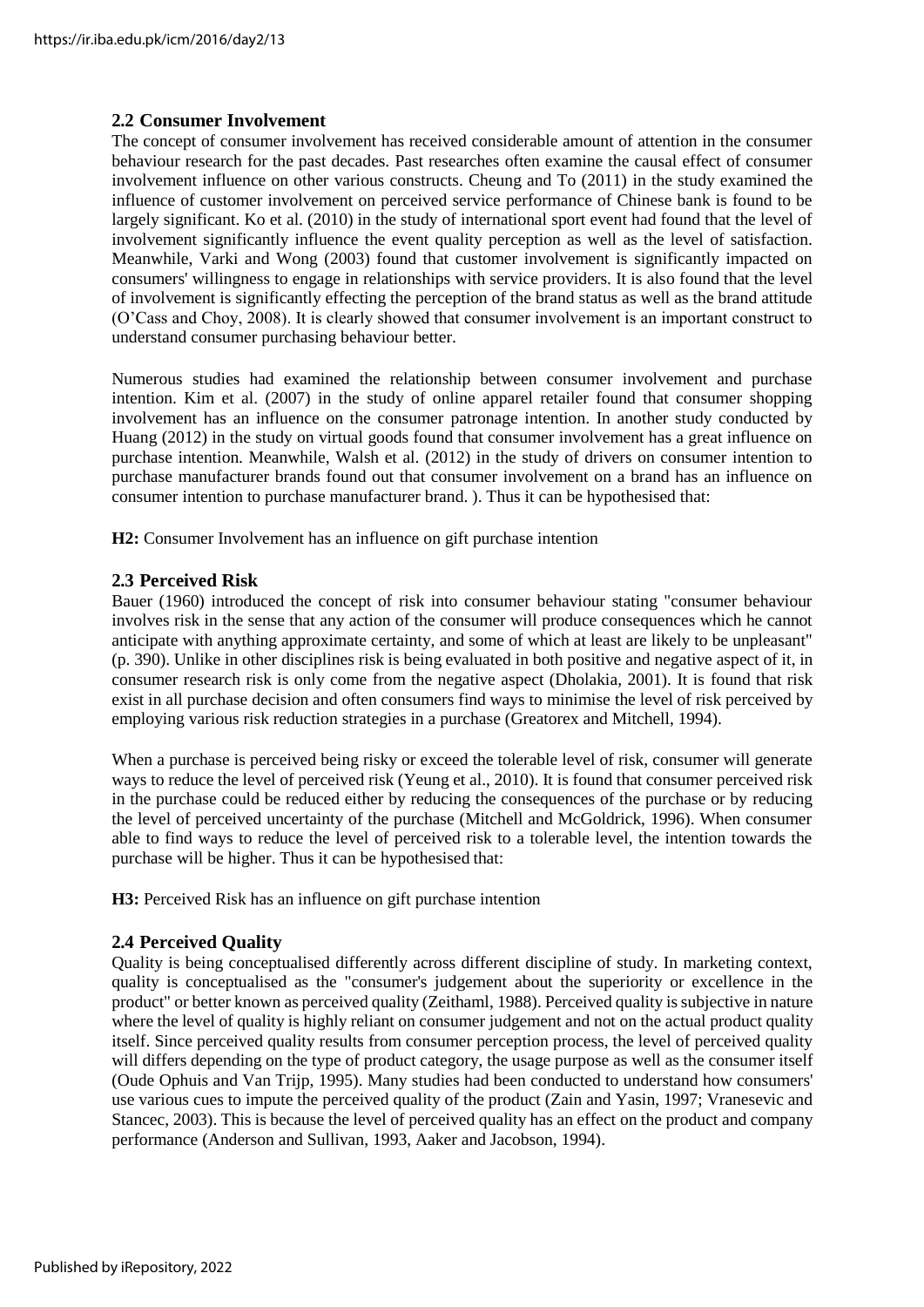Past studies have found that perceived quality has a direct influence on consumer purchase intention. Woodside and Taylor (1978) found that the higher the perceived quality of the product brands the higher the purchase intention of the consumer. Similarly Kwak and Kang (2009) in the study of sport merchandise purchase also found that perceived quality has a significant direct influence on purchase intention. The direct effect of perceived quality on purchase intention was also found to be significant in a study conducted in the B2B context (Kumar and Grisaffe, 2004). Thus it can be hypothesised that:

**H4:** Perceived Quality has an influence on gift purchase intention

#### **2.5 Brand Name**

It is one of the most important marketing decisions in a company is to develop brand names that work for a product (Keller, 1993). At the same time, the task is not getting any easier by the day with the ever increasing amount of new brand names being introduced. While it may be an uphill task to most companies but it does not deter these companies from continuing to build a strong and effective brand name. This is because the success or failure of the product much depends on the brand name rather than the product itself (Laforet, 2011; Olavarrieta et al., 2009). Brand name has such strong influence on the success or failure of a product primarily because of the multi-function a brand could perform for a product and company. It is found that brand name could enhance the awareness as well as create a positive image for a product (Aaker, 1991). It could also elicit consumer to have more favourable attitude towards the product (Simon, 1970. More importantly brand names could attain differential advantages over competitor products (Rio et al., 2001).

Brand name if often used by consumers in purchase decision as such past researches examined the influence of brand name on consumer purchase intention. Laforet (2011) in the study of chocolate and cereal bars found that consumer has a higher intention to choose a well-known brand over price when purchasing those products. Similar finding is also found in the acceptance of genetically engineered corn chips, whereby the more well known the brand the higher level of consumer accepting the product (Lusk et al., 2002). In addition, this finding is also found in mobile phone products whereby brand name has a significant effect on purchase intention (Shabbir et al., 2009). Thus it can be hypothesised that:

**H4:** Brand Name has an influence on gift purchase intention

# **3. Methodology**

#### **3.1 Sampling Design**

The objectives of this research are focusing more on theoretical generalizability rather than population generalizability. As Malaysia is a multi-racial country and it is difficult to estimate the exact number of people involved in gift giving as such non-probability quota is being adopted in this research. The quota sampling is based on gender and ethnicity. For gender it is being set at 50-50 (Male- Female) is to ensure no biasness since past researches often found that a gender differences in the gift giving behaviour(Palan et al., 2001; Jonason et al., 2012) and ethnicity is set at 50-30-20 (Malay-Chinese- Indian) to reflect the three major ethnic groups in Malaysia.

Most consumer researches often used student as their subject of study. The main concern using student is the ability to draw a generalisation to a larger population (Hagger et al. 2007). This research will instead use general adult as subject of study in comparison to student. By using general adult the data collected will provide a more accurate and realistic opinions as they have rich life experience and maturity level in comparison to student. This research proposed a target sample of 500 respondents.

#### **3.2 Questionnaire Design**

The survey instrument for the current study is using questionnaire to collect all the relevant information in order to examine all the relationship in the proposed model. Basically, the questionnaire are divided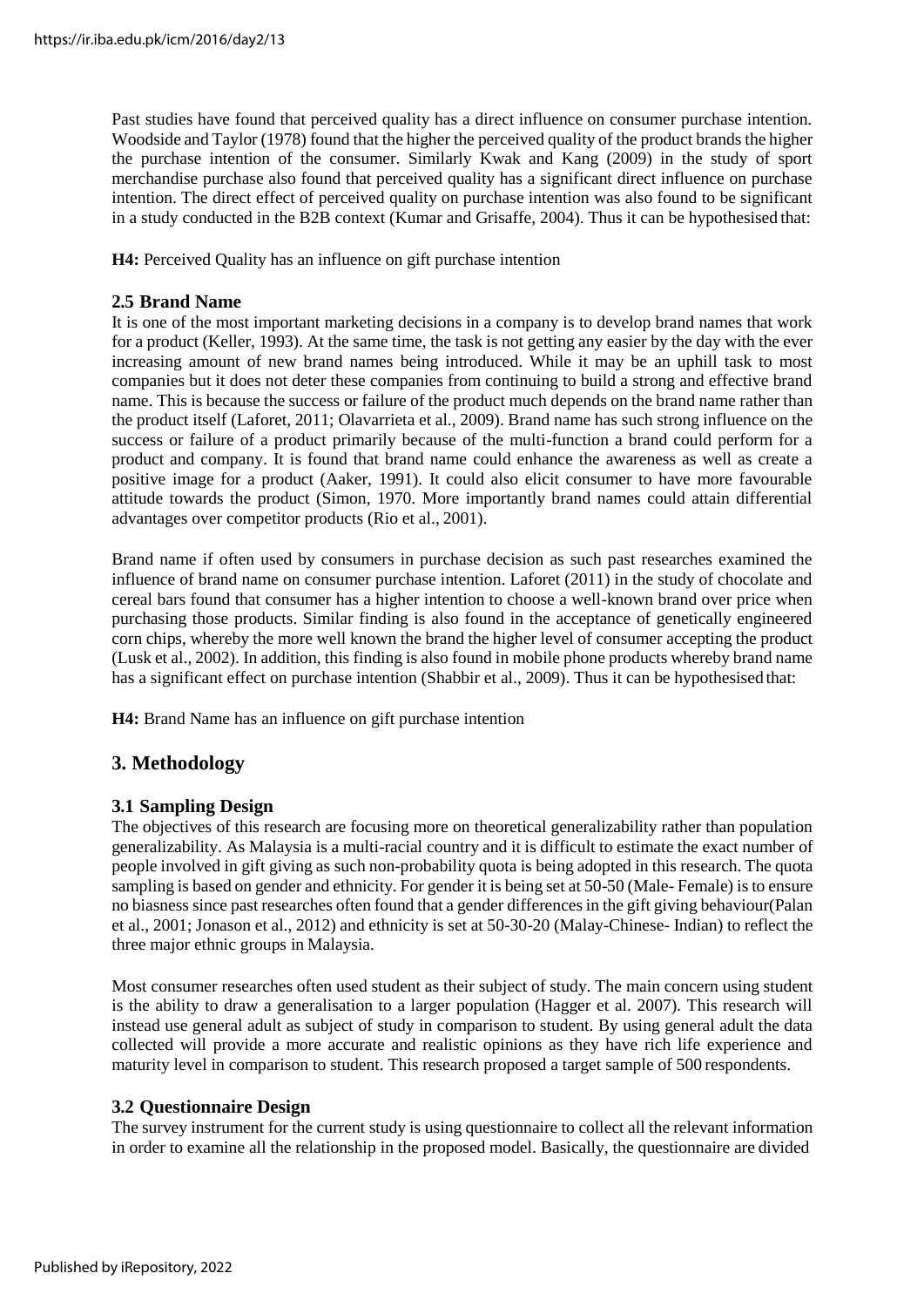into three main sections and a total of 53 items to measure each of the exogenous as well as the endogenous construct in the proposed model. The questionnaire for this study was translated from English into Malay using back to back translation method. Translation of the questionnaire is found to be necessary because Malay is the official language in Malaysia and English is rather only the second official language spoken and written in Malaysia. A dual language questionnaire will increase the participation of respondents and understanding of the questions asked in the questionnaire. In order to avoid confusion on the different types of gift giving occasions celebrated in Malaysia and the different recipients of gift, respondents are told in the questionnaire that they are purchasing a gift for someone they love or important to them during their Birthday.

All the measurements for the study are being adapted from previous researches. Firstly the three personal factors Consumer Involvement construct was measured using five items adapted from Laroche et al. (2010). Consumer Knowledge construct was measured using seven items adopted from Laroche et al. (2003). Perceived Risk construct was measured using five items adapted from Laroche et al. (2000). As for the next two product factors, Brand Name construct was measured using five items adapted from Bristow et al. (2002). As for Perceived Quality construct it was measured using five items adopted from (Dodds et al., 1991). Lastly Purchase Intention construct was measured using five items adopted from (Chu and Lu 2007 & Prendergast, Tsang and Chan 2010).All items are measured on a seven-point Likert scale (1 Strongly Disagree- 7 Strongly Agree).

## **3.3 Data Collection**

This research adopted mall intercepts method approach in collecting the data, as most of the gifts are bought in the shopping malls. Shopping mall is also a place that enable giver to choose, compare and evaluate the right type of gift to purchase as there various types of store resides in a shopping mall. This research employed self-administered questionnaire approach for their data collection technique. For smooth running of the data collection process, current study had employed four research assistants to be stationed in each of the shopping malls selected. Prior to collecting the data, these research assistant had undergone training and brief all the guidelines the data collection process. The data collection will only be conducted on the weekend as most people will patronize shopping malls on the weekend. Furthermore, collecting the data over the weekend will help to increase the likelihood the respondents come from various demographic backgrounds.

# **4. Findings**

Structural equation modelling (SEM) is being adopted to analyse the data collected for this research. One of the most important reasons this technique of analysis being adopted because this multivariate technique of analysis incorporates unobserved and observed variables in the model (Byrne, 2001).The measurement validation procedures adopted for this study are using the two steps approached which brought forward by Anderson and Gerbing (1988). Firstly, all latent constructs including reflective indicators are being depicted into the proposed measurement model. This study will then examine the convergent validity, discriminant validity and construct reliability of the measurement in order to make sure that it is valid and reliable. Lastly each hypothesis for this research is being tested.

#### **4.1 Measurement Model**

In this study, a total of six latent constructs being incorporated that indicating the items for each scale (consumer knowledge, consumer involvement, perceived risk, brand name, perceived quality and purchase intention) for the initial proposed measurement model. All the latent constructs will go through an assessment of fit and unidimensionality, to ensure that the proposed model has a good model fit and meeting all the various fit indices. The result from the test found that overall the indices for the measurement model are good fit. The results found that chi-square has a value of 569 with a degrees of freedom of 512 (P=0.000). Ideally the value of chi-square should have a very low value but chi-square value is very sensitive to the sample size. To counter this weakness, the value of chi-square is being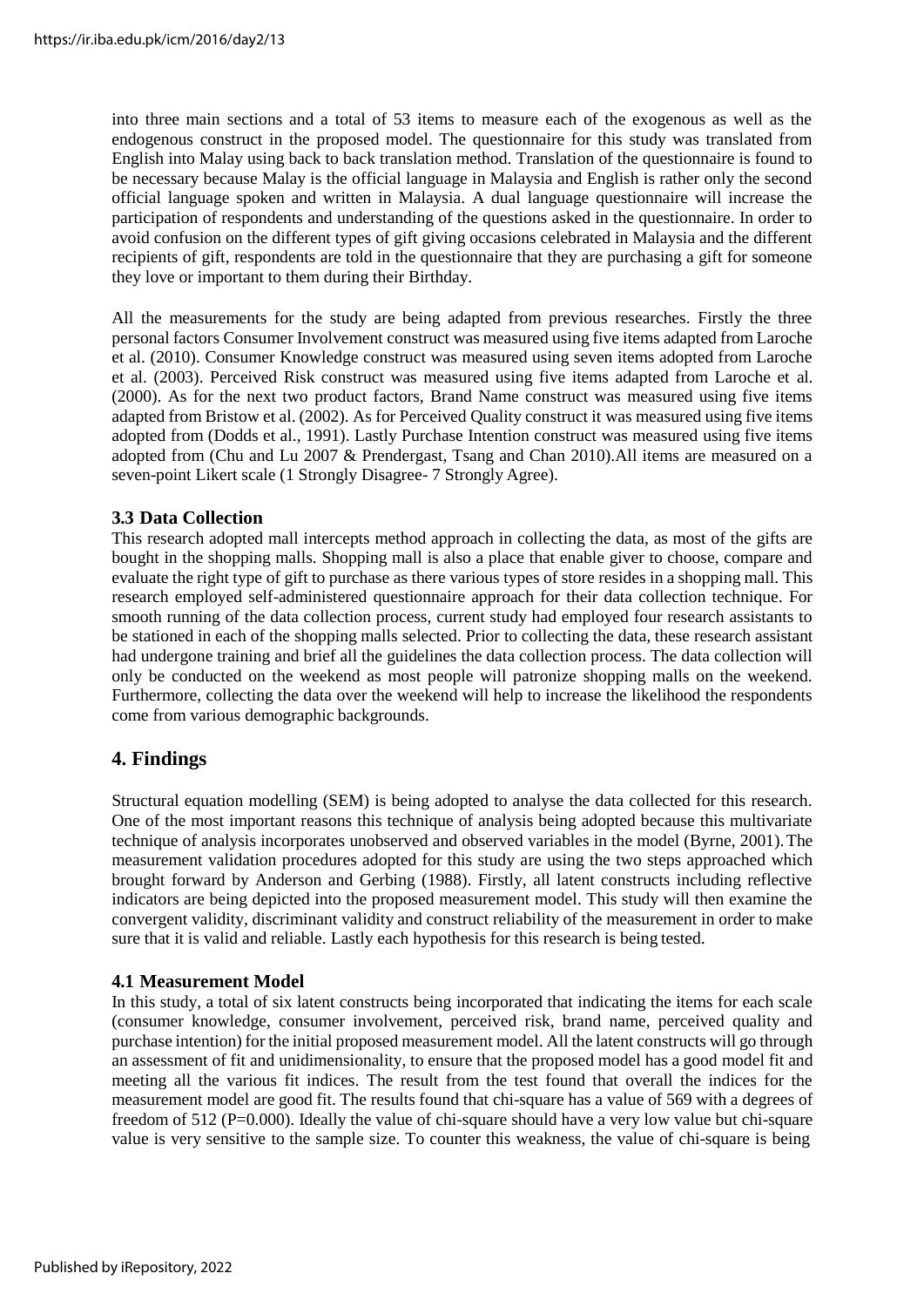normalised by the degree of freedom (Bentler 1990). According to Hair et al. (2006) the value for  $\chi^2$ /df should have a value below 3.0. The analysis of the current study has a value of 1.112, therefore, it fulfilled the requirement and thus it showed a good fit. In addition CFI and RMSEA are being analysed and found that these indices above the recommended value thus showed a good fit.

Next this research will examine the convergent validity of the data. Each of the factor loadings is being examined to discover any potential problem exists within the CFA model. The result from the analysis found that each factor loadings are significant at 0.001 above the recommended level of 0.50, whereby the lowest value is 0.742 and the highest value is 1.274. Next, the composite reliability is being analysed and it is found that the value is in the range between 0.841 (consumer knowledge) to 0.957 (consumer involvement) is above the recommended value larger than 0.70. Variance extract is also being examined and the analysis found that the value is in the range between 0.520 (perceived risk) to 0.817 (consumer involvement). The values from the analysis exceed the acceptable 0.50 threshold.

Other than convergent validity, this research also examines the discriminant validity of the data. Fornell and Larcker (1981) suggested that discriminant validity is determined by the variance extracted value. To achieve discriminant validity, the value exceeds the squared inter construct correlations associated with that particular construct. As shown in Table 1.0 found that the variance extracted value for each construct is above its squared correlation with other constructs.

#### **4.2 Structural Model**

The fit measures indicated that the structural model was acceptable ( $\chi^2 = 1455$ ,  $\chi^2/df = 2.922$ , CFI = 0.912, RMSEA = 0.068). As such this research will examine the effect of the five exogenous constructs (consumer knowledge, consumer involvement, perceived risk, brand name and perceived quality) on the endogenous variable (purchase intention). Firstly the analysis found that consumer knowledge has an influence on purchase intention, thus H1 is supported. The analysis also found that the other two personal factors, consumer involvement and perceived risk has an influence on purchase intention, thus H2 and H3 are supported. Also as hypothesised both product factors brand name and perceived quality has an influence on purchase intention, thus H4 and H5 are supported.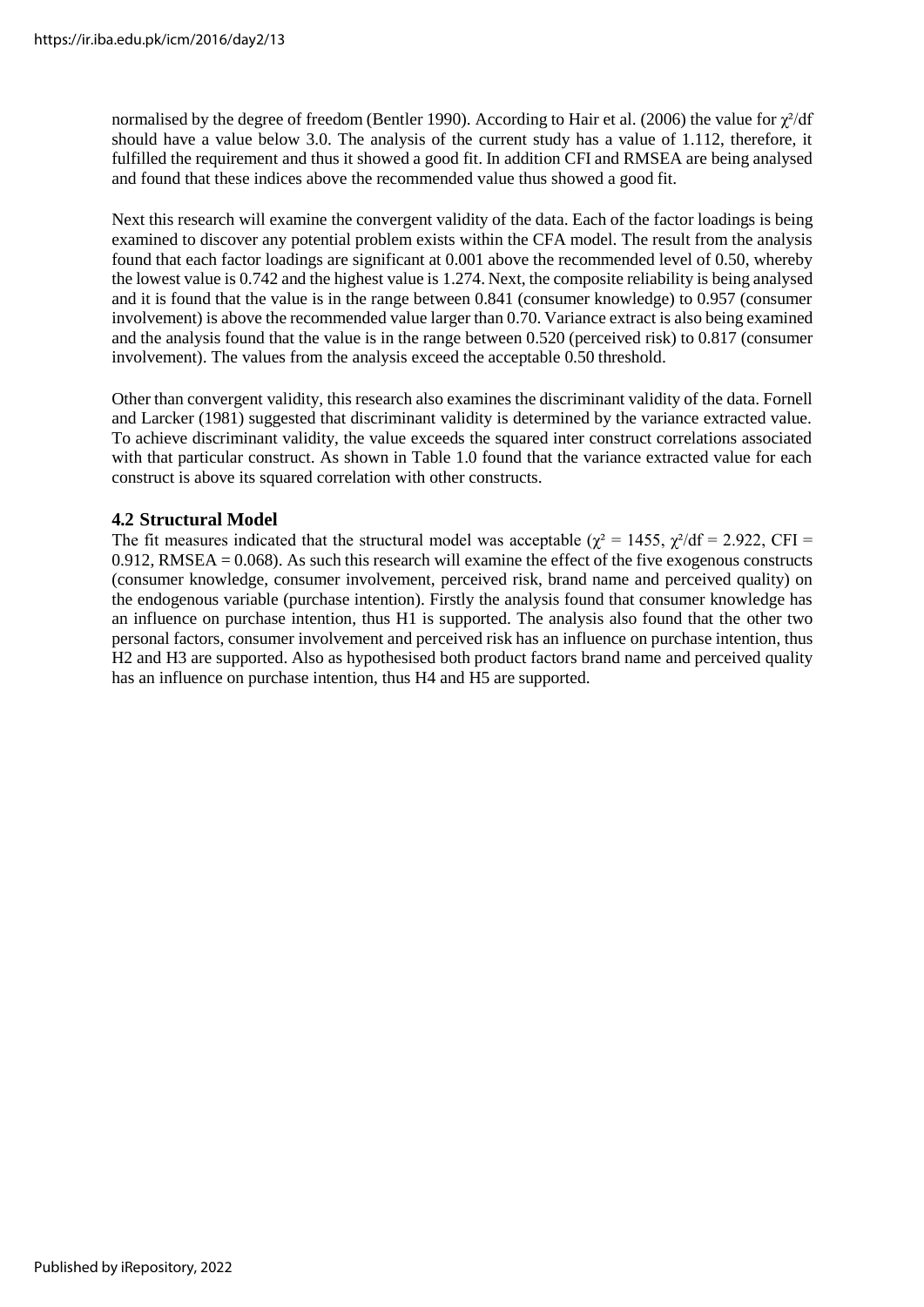| Construct | <b>AVE</b> | BN           | PQ           | CK           | CI     | <b>PR</b>    | PI           |
|-----------|------------|--------------|--------------|--------------|--------|--------------|--------------|
|           |            |              |              |              |        |              |              |
| BN        | 0.561      | $\mathbf{1}$ |              |              |        |              |              |
|           |            |              |              |              |        |              |              |
| PQ        | 0.643      | .317         | $\mathbf{1}$ |              |        |              |              |
|           |            | (0.10)       |              |              |        |              |              |
|           |            |              |              |              |        |              |              |
| <b>CK</b> | 0.577      | .391         | .202         | $\mathbf{1}$ |        |              |              |
|           |            | (0.15)       | (0.04)       |              |        |              |              |
|           |            |              |              |              |        |              |              |
| CI        | 0.817      | .291         | .476         | .242         | 1      |              |              |
|           |            | (0.08)       | (0.23)       | (0.06)       |        |              |              |
|           |            |              |              |              |        |              |              |
| PR        | 0.520      | $-.333$      | $-.475$      | $-.202$      | .561   | $\mathbf{1}$ |              |
|           |            | (0.11)       | (0.23)       | (0.04)       | (0.31) |              |              |
|           |            |              |              |              |        |              |              |
| PI        | 0.650      | 0.432        | .496         | .185         | .761   | .584         | $\mathbf{1}$ |
|           |            | (0.19)       | (0.25)       | (0.03)       | (0.58) | (0.34)       |              |

#### **Table 1: Discriminant Validity Results**

Note: VE= Variance Extracted; BN= Brand Name; PQ= Perceived Quality; CK= Consumer Knowledge; CI- Consumer Involvement; PR= Perceived Risk; PI= Purchase Intention

All correlation is significant at  $p<.01$ 

#### **5. Discussion and Conclusion**

From the Structural equation modelling analysis it is found that consumer knowledge has a weak influence on purchase intention (β 0.127, p <0.05). This finding is found to be consistent with past researches that consumer knowledge has an influence on purchase intention (Lee and Lee 2009; Marcketti and Shelley 2009). The finding shows that giver will purchase a gift when they sufficient knowledge about the gift. Unlike purchasing a product for own self, a gift will also symbolise the amount of effort in maintaining and strengthening the relationship between the giver and the recipient. As such giver will adopt a strategy to avoid purchasing a wrong gift by selecting a gift that the giver is familiar with.

Next the result from the analysis showed that consumer involvement has a significant strong influence on consumer gift purchase intention (β 0.597, p <0.001). This result is also found to be consistent with previous studies that examined the influence on consumer involvement on purchase intention (Hynes and Lo 2006; Kim et al. 2007). This result found that level of involvement of a person has on a particular gift giving occasion will determine the intention to purchase a gift. There are two situations whereby the level of involvement will be heightened up. First the type of recipient a giver is giving the gift to, if a giver is purchasing a gift for someone they love or close the level of involvement will be even higher in comparison to someone that is not close to the giver. Secondly the importance of the gift giving occasion to the giver will also heighten the level of involvement. For instance giver's Wedding Anniversary; this occasion will have a higher gift purchase involvement over colleagues Birthday.

The analysis also found that consumer involvement is the most important factors influencing purchase intention in comparison to other personal and gift factors examined in the. One of the possible explanation for the finding is, a giver that is not interested in participating in a gift giving ritual, the idea of purchasing a gift will not exist. Therefore the extent how knowledgeable the giver, how good quality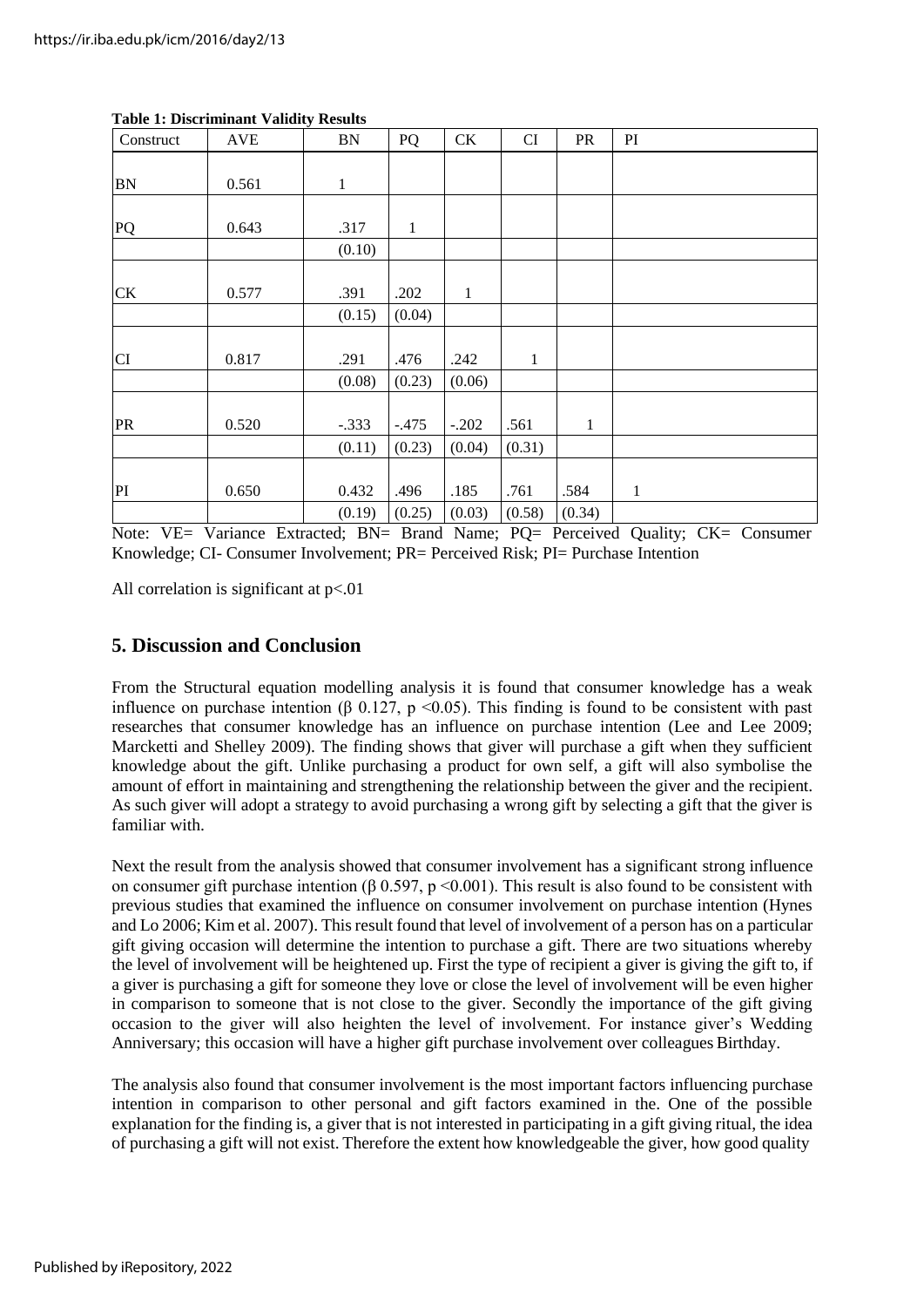is the gift and how well known is the brand of the gift will be insignificant. As such as previously discussed the level of involvement of a giver in a gift giving ritual is highly influenced by the recipient and the types of gift giving occasion.

The analysis on the influence of perceived risk is found to significantly weak influence on consumer gift purchase intention ( $\beta$  0.173, p <0.05). However, current study is found to be consistent with past researches that investigated the influence between perceived risk and purchase intention (Miyazaki and Fernandez, 2001; Klerck and Sweeney, 2007). Every person perceived some level of risk in the purchase and this risk often associated with the uncertainty and consequences of purchasing a wrong gift. More than often people will find ways to minimise the level of risk perceived in a purchase. However, if the level of risk is found to be too high for a person to comprehend, that person might postpone or even not has no intention to purchase the product. This is strongly related to the current research finding which found that perceived risk has an influence on gift purchase intention.

Other than personal factors, product factors are found to also being investigated its influence on purchase intention. Firstly brand name is being investigated its influences on purchase intention to purchase a gift. Based on the analysis conducted it is found that brand name is moderately influence purchase intention (β 0.231, p <0.001). It is also found that current research findings are consistent with past researches that examine the influence of brand name on purchase intention (Lusk et al. 2002; Shabbir et al. 2009; Laforet 2011). The analysis shows that the more favourable the brand name of the gift the higher purchase intention towards the gift. This means that giver use brand name as a strategy to aid them in purchasing a gift. The finding can also be interpreted that giver tend to purchase a more favourable name because even the product may not be suitable, but the brand name will able to neutralise giver's embarrassment or lack of effort in purchasing a gift. This is because the brand value as well as the brand equity of a brand able to signify how much the giver appreciate the recipient.

Lastly perceived quality being investigated its influence on purchase intention. From the analysis it is found that perceived quality does have weak influence on purchase intention for current context of study  $(\beta \ 0.092, p > 0.048)$ , it is found that result from this research is consistent with past researches that similarly investigated that perceived quality has an influence on purchase intention (Woodside and Taylor 1978; Kwak and Kang 2009). Relating current research to gift purchase, the higher the quality of the gift the higher intention of a giver will purchase the gift for the recipient. There are several reasons that giver tend to purchase a gift that has higher quality of gift. The most obvious reason is purchasing a gift that is low in quality will provide a negative impression of the recipient towards the giver such as lack of effort or inability to understand the needs of the recipient. This will jeopardise the relationship between the giver and the recipient. Also providing high quality gift can be as a strategy for giver to avoid gift that being purchased does not meet the needs of the recipient. When a recipient received a gift that is finest in quality, they will appreciate it more even though it may not be to the recipient liking. A gift that is reliable and high in quality will translate that the giver's effort is high, and the thoughts are there. Therefore, the recipient will gracefully accepting the gift even though may not be to their liking.

The analysis from this research also found perceived quality has the weakest influence on giver in purchasing a gift. One will assume that the gift itself will play a major role when it comes to gift purchase, but this research found otherwise. One good explanation could be a gift is just symbolise the evidence of a person remember the occasion and appreciate the relationship between the giver and the recipient. Therefore this research shows that the attributes of the gift itself is secondary when it comes to gift giving.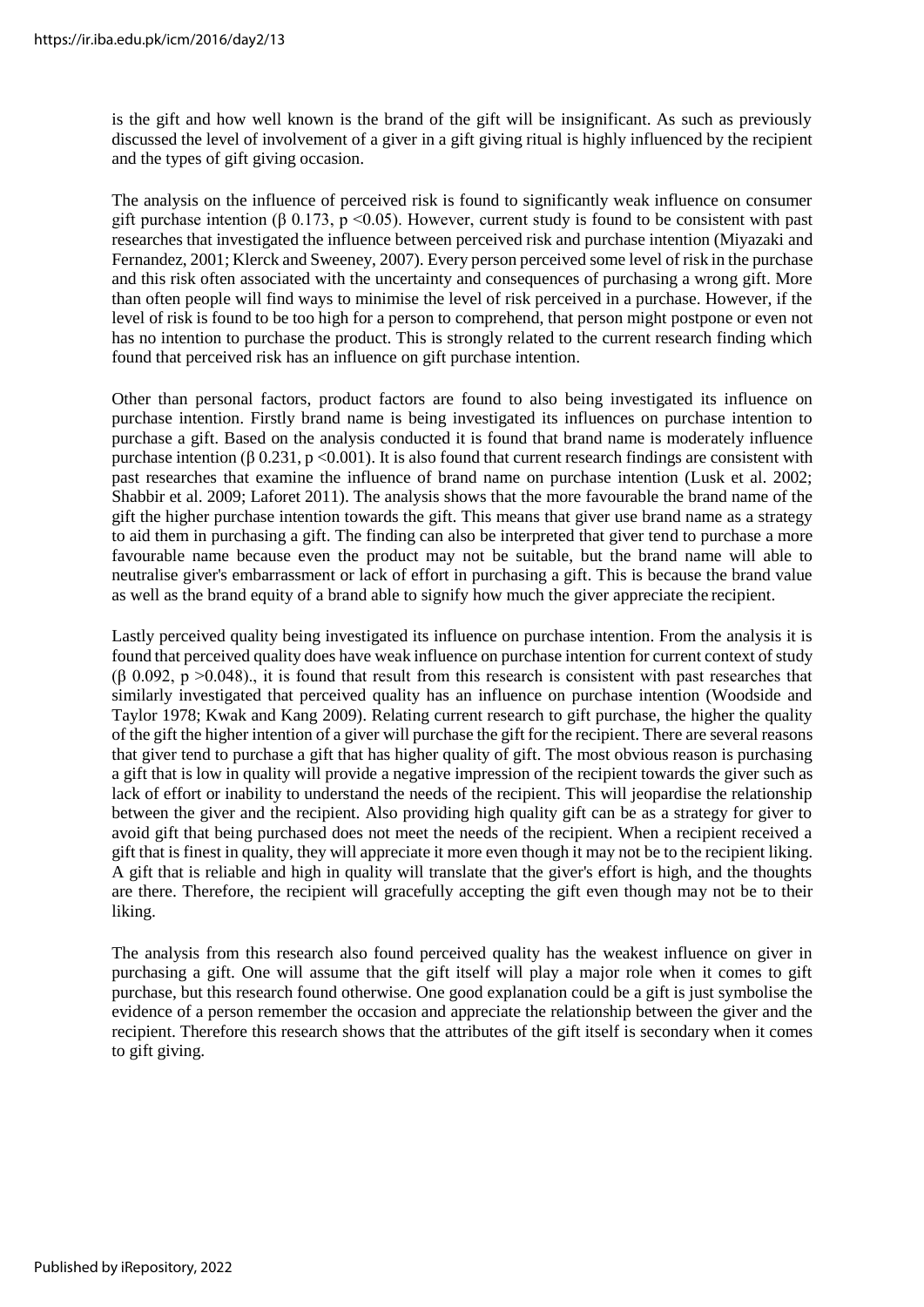# **6. Limitations and Future Research**

This research only included three personal factors and two and has found that consumer involvement and brand name other the factors are found to have a weak influence on gift purchase intention. It will be interesting to include other factors in order to further understand the influence of personal factors and gift factors on gift purchase intention. The inclusion of more factors will further understand is it the thought that counts or gift plays a major role in gift giving. Furthermore it will provide a better insight for retailers in understanding how to market and position their products to givers. The gift giving occasion being studied in this research is Birthday. In a year there are many gift giving occasions a person participated in, some are very significant to the giver while some are least significant. In order to draw the generalisation of these research findings, future research should replicate this research in other gift giving occasions such as Valentine's Day or Mother's day and examine either the research findings are consistent with this research. Lastly this research is only focusing on purchasing a gift for someone they love or important to them on their Birthday. There should be call for more research to be conducted to examine the extent the types of relationship between giver and recipients have an influence on gift purchase intention.

## **References**

- Aaker, D. A., & Jacobson, R. (1994). "The Financial Information Content of Perceived Quality". *Journal of Marketing Research*, 31(2): 191-201.
- Anderson, E. W., & Sullivan, M. W. (1993). "The Antecedents and Consequences of Customer Satisfaction for Firms". *Marketing Science*, 12(2): 125-143.
- Anderson, J. C., & Gerbing, D. W. (1988). "Structural Equation Modeling in Practice: A Review and Recommend Two-Step Approach". *Psychological Bulletin*, 103(3): 411-423.
- Bauer, R. A. (1960). "Consumer Behavior as Risk Taking. Dynamic Marketing for a Changing World", Chicago, IL, *American Marketing Association*, 389-398.
- Beattie, A. E. (1982). "Effects of Product Knowledge on Comparison, Memory, Evaluation, and Choice: A Model of Expertise in Consumer Decision-Making". *Advances in Consumer Research*, 9(1): 336-341.
- Belshaw, C. S. (1965). "Traditional Exchange and Modern Markets". Englewood Cliffs NJ: Prentice-Hall.
- Bentler, P. M. (1990). "Comparative Fir Indices in Structural Models". *Psychological Bulletin*, 107(2): 238-246.
- Bettman, J. R., & Park W. (1980). "Effects of Prior Knowledge and Experience and Phase of the Choice Process on Consumer Decision Processes: A Protocol Analysis". *The journal of Consumer Research*, 7(3): 234-248.
- Bristow, D. N., Schneider, K. C., & Schuler, D. K. (2002). "The Brand Dependence Scale: Measuring Consumers' Use of Brand Name to Differentiate Among Product Alternatives". *Journal of Products and Brand Management*, 11(6): 343-356.
- Byrne, B. M. (2001). *Structural Equation Modeling with AMOS: Basic Concepts, Applications, and Programming*. Mahwah, New Jersey: Lawrence Erlbaum Association.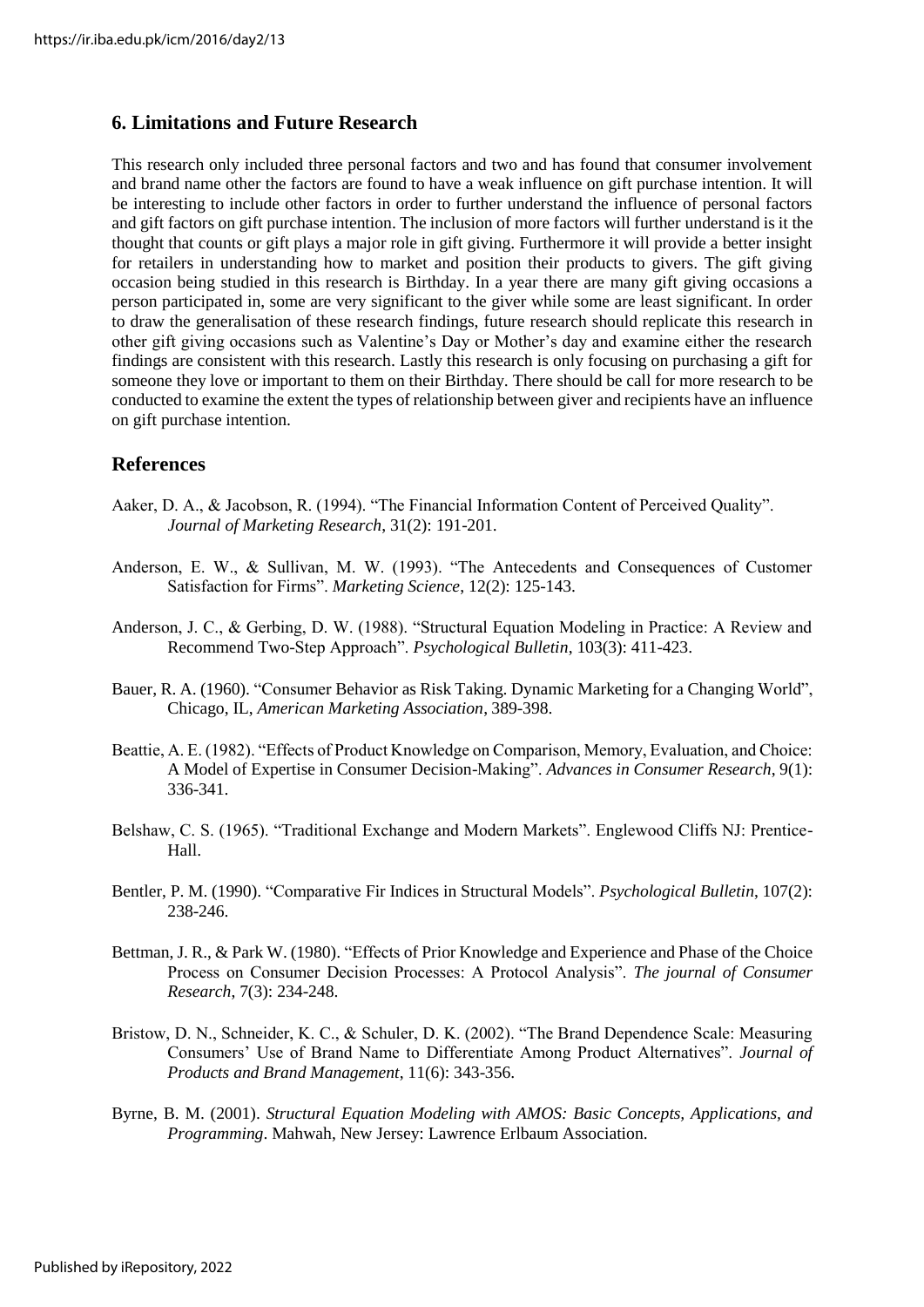- Camerer, C. (1988). "Gifts as Economic Signals and Social Symbols". *American Journal of Sociology*, 94: 180-214.
- Chen, T., & Chang, H. (2005). "Reducing Consumers' Perceived Risk through Banking Service Quality Cues in Taiwan". *Journal of Business and Psychology*, 19(4): 531-540.
- Cheung, M. F. Y., & To, W. M. (2011). "Customer Involvement and Perceptions: The Moderating Role of Customer Co-Production". *Journal of Retailing and Consumer Services*, 18(4): 1-7.
- Chu, C. W., & Lu, H. P. (2007). "Factors Influencing Online Music Purchase Intention in Taiwan: An Empirical Study Based on the Value-Intention Framework". *Internet Research*, 17(2): 139-155.
- Cordell, V. V. (1997). "Consumer Knowledge Measures as Predictors in Product Evaluation". *Psychology and Marketing*, 14(3): 241-260.
- Devlin,J. F. (2002). "Customer Knowledge and Choice Criteria in Retail Banking". *Journal of Strategic Marketing*, 10(4): 273-290.
- Dholakia, U. M. (2001). "A Motivational Process Model of Product Involvement and Consumer Risk Perception". *European Journal of Marketing*, 35(11/12): 1340-1360.
- Dodds, W. B., Monroe, K. B., & Grewal, D. (1991). "Effects of Price, Brand, and Store Information on Buyers' Product Evaluations"*. Journal of Marketing Research*, 28(3): 307-319.
- Fornell, C., & Larcker, D. F. (1981). "Evaluating Structural Equations with Unobservable Variables and Measurement Error"*. Journal of Marketing Research*, 18(1): 39-50.
	- Jiang, L.X., Lu, T.H. & Lu, Z. (2007). "Chinese Consumers Decision-Making for Gift Purchase". *Journal of Sun Yatsen University* (Social Science Edition), 47(5): 117-23.
- Kemp, S., Richardson, J., & Burt, C. D. (2011). "A Goat for Christmas: Exploring Third-Party Gifts". *Journal of Managerial Psychology*, 26(6): 453-464.
- Ko, Y. J., Kim, Y. K., Kim, M. K., & Lee, J. H. (2010). "The Role of Involvement and Identification on Event Quality Perceptions and Satisfaction: A Case of US Taekwondo Open". *Asia Pacific Journal of Marketing and Logistics*, 22(1): 25-39.
- Gouldner, A. W. (1960). "The Norm of Reciprocity: A Preliminary Statement"*. American Sociological Review,* 25: 161-178.
- Green, R. T., & Alden, D. L. (1988). "Functional Equivalence in Cross-Cultural Consumer Behavior: Gift Giving in Japan and the United States". *Psychology & Marketing*, 5(2): 155-168.
- Hagger, M. S., Anderson, M., Kyriakaki, M., & Darkings, S. (2007). "Aspects of Identity and their Influence on Intentional Behavior: Comparing Effects for Three Health Behaviors"*. Personality and Individual Differences*, 42(2): 355-367.
- Hair, J. F., Black, W. C., Babin, B. J., Anderson, R. E. & Tatham, R. L. (2006). *Multivariate Data Analysis*. 6th edition. Upper Saddle River, New Jersey: Prentice Hall.
- Howard, D. J. (1992). "Gift-Wrapping Effects on Product Attitudes: A Mood-Biasing Explanation". *Journal of Consumer Psychology*, 1(3): 197-223.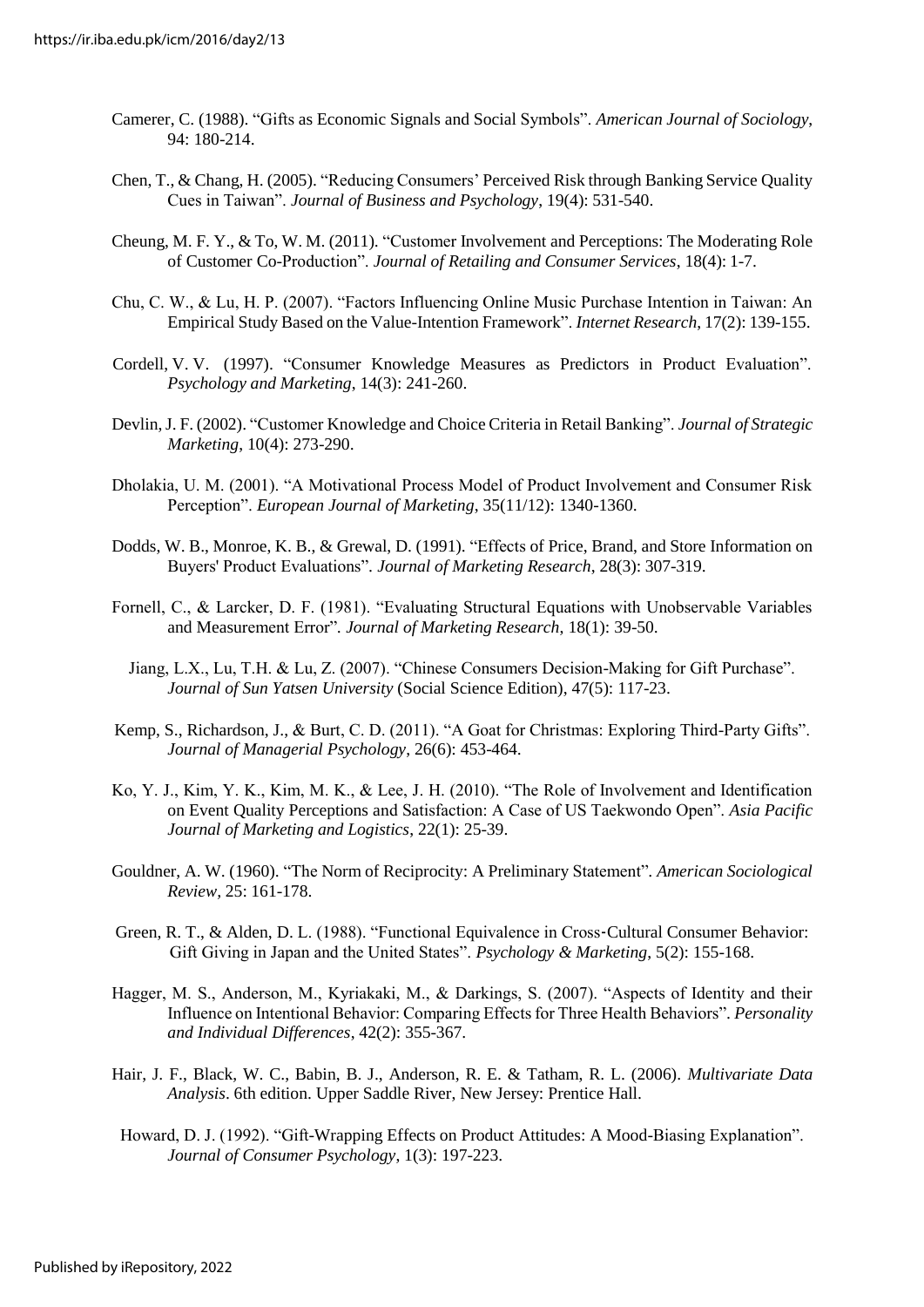- Huang, E. (2012). "Online Experiences and Virtual Goods Purchase Intention". *Internet Research*, 22(3): 252-274.
- Hynes, N., & Lo, S. (2006). "Innovativeness Consumer Involvement in the Chinese Market". *Singapore Management Review*, 28(2): 31-46.
- Jonason, P. K., Tost, J., & Koenig, B. L. (2012). "Sex Differences and Personality Correlates of Spontaneously Generated Reasons to Give Gifts". *Journal of Social, Evolutionary, and Cultural Psychology*, 6(2): 181-192.
- Keller, K. L. (1993). "Conceptualizing, Measuring, and Managing Customer-Based Brand Equity". *Journal of Marketing*, 57: 1-22.
- Kim, J., Fiore, A. M., & Lee, H. (2007). "Influences of Online Store Perception, Shopping Enjoyment, and Shopping Involvement on Consumer Patronage Behaviour toward an Online Retailer". *Journal of Retailing and Consumer Services*, 14(2): 95-107.
- Klerck, D., & Sweeney, J. C. (2007). "The Effect of Knowledge Types on Consumer‐Perceived Risk and Adoption of Genetically Modified Foods". *Psychology & Marketing*, 24(2): 171-193.
- Kumar, A., & Grisaffe, D. B. (2004). "Effects of Extrinsic Attributes on Perceived Quality, Customer Value, and Behavioural Intentions in B2B Settings: A Comparison across Goods and Service Industries". *Journal of Business Marketing*, 11(4): 43-56.
- Kwak, D. H., & Kang, J. H. (2009). "Symbolic Purchase in Sport: The Roles of Self-Image Congruence and Perceived Quality". *Management Decision*, 47(1): 85-99.
- Laforet, S. (2011). "Brand Names on Packaging and their Impact on Purchase Preference". *Journal of Consumer Behaviour*, 10(1): 18-30.
- Laroche, M., Bergeron, J., & Goutaland, C. (2003). "How Intangibility Affects Perceived Risk: The Moderating Role of Knowledge and Involvement". *Journal of Services Marketing*, 17(2):122- 140.
- Laroche, M., Nepomuceno, M. V., & Richard, M. O. (2010). "How Do Involvement and Product Knowledge Affect the Relationship between Intangibility and Perceived Risk for Brands and Product Categories?" *Journal of Consumer Marketing*, 27(3): 197-210.
- Laroche, M., Saad, G., Browne, E., Cleveland, M., & Kim, C. (2000). "Determinants of In‐ Store Information Search Stratégies Pertaining to a Christmas Gift Purchase". *Canadian Journal of Administrative Sciences/Revue Canadienne des Sciences de l'Administration*, 17(1): 1-19.
- Larsen, D., & Watson, J. J. (2001). "A Guide Map to the Terrain of Gift Value"*. Psychology & Marketing*, 18(8): 889-906.
- Lee, J. K., & Lee, W. (2009). "Country-of-Origin Effects on Consumer Product Evaluation and Purchase Intention: The Role of Objective versus Subjective Knowledge". *Journal of International Consumer Marketing*, 21(2): 137-151.
- Lee, Y. C., Wu, W. L., Lin, Y. C., & Lee, C. K. (2014). "The Effect Of Word-Of-Mouth, Knowledge , And Promotions On Purchase Intention Of Medical Cosmetics". *The International Journal of Organizational Innovation*, 6(3): 96-105.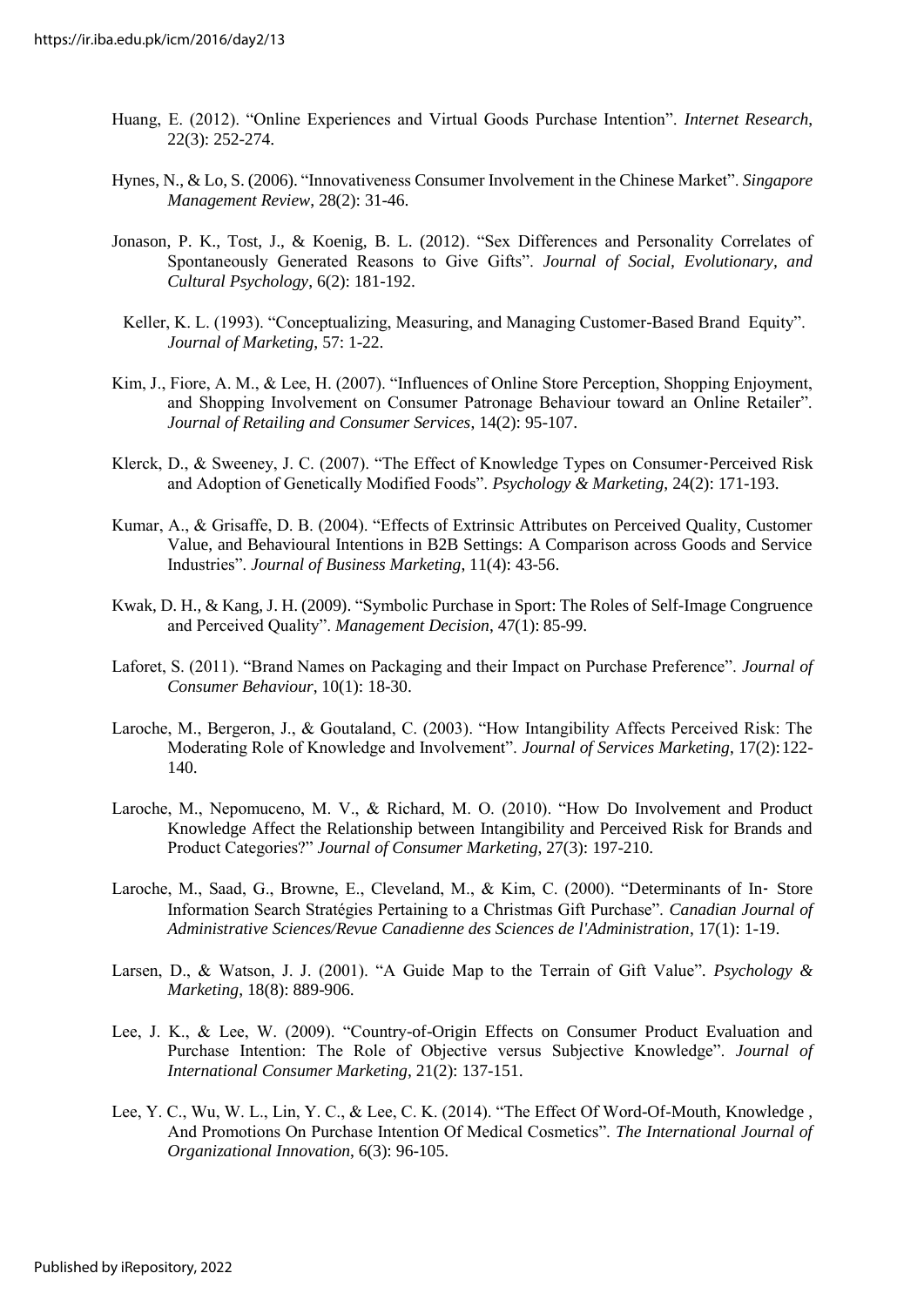- Liefeld,J. P. (2004). "Consumer Knowledge and Use of Country‐Of‐Origin Information at the Point of Purchase". *Journal of Consumer Behaviour*, 4(2): 85-87.
- Lin, L., & Chen, C. (2006). "The Influence of the Country-Of-Origin Image, Product Knowledge and Product Involvement on Consumer Purchase Decision: An Empirical Study of Insurance and Catering Services in Taiwan". *Journal of Consumer Marketing*, 23(5): 248-265.
- Lusk, J. L., Moore, M., House, L. O., & Morrow, B. (2002). "Influence of Brand Name and Type of Modification on Consumer Acceptance of Genetically Engineered Corn Chips: A Preliminary Analysis". *International Food and Agribusiness Management*, 4(4): 373-383.
- Marcketti, S. B., & Shelley. (2009). "Consumer Concern, Knowledge and Attitude towards Counterfeit Apparel Products". *International of Consumer Studies*, 33(3): 327-337.
- Mauss, M. (1954). *The Gift*. Trans. Cunnison, I. London: Cohen and West.
- McEachern, M. G., & Warnaby, G. (2008). "Exploring the Relationship between Consumer Knowledge and Purchase Behaviour of Value‐Based Labels"*. International Journal of Consumer Studies*, 32(5): 414-426.
- Mitchell, V. W., & McGoldrick, P. J. (1996). "Consumer's Risk-Reduction Strategies: A Review and Synthesis". *International Review of Retail, Distribution and Consumer Research*, 6(1): 1-33.
- Miyazaki, A. D., & Fernandez, A. (2001). "Consumer Perceptions of Privacy and Security Risks for Online Shopping". *The Journal of Consumer Affairs*, 35(1): 27-44.
- O'Cass, A., & Choy, E. (2008). "Studying Chinese Generation Y Consumers' Involvement in Fashion Clothing and Perceived Brand Status". *Journal of Product & Brand Management*, 17(5): 341- 352.
- Oude Ophuis, P. A. M., & Van Trijp, H. C. M. (1995). "Perceived Quality: A Market Driven and Consumer Oriented Approach". *Food quality and Preference*, 6(3): 177-183.
- Palan, K. M., Areni, C. S., & Kiecker, P. (2001). "Gender Role Incongruency and Memorable Gift Exchange Experiences". *Advances in Consumer Research*, 28: 51-57.
- Prendergast, G. P., Tsang, A. S., & Chan, C. N. (2010). "The Interactive Influence of Country of Origin of Brand and Product Involvement on Purchase Intention", *Journal of Consumer Marketing*, 27(2): 180-188.
- Ruth, J. A., Otnes, C. C., & Brunel, F. F. (1999). "Gift Receipt and the Reformulation of Interpersonal Relationships". *Journal of Consumer Research*, 25(4): 385-402.
- Schaefer, A. (1995). "Consumer Knowledge and Country of Origin Effects", *European Journal of Marketing*, 31(1): 56-72.
- Shabbir, M. S., Kirmani, S., Iqbal, J., & Khan B. (2009). "COO and Brand Name's Affect on Consumer Behavior"*. Interdisciplinary Journal of Contemporary Research in Business*, 1(3): 84-95.
- Tuten, T. L., & Kiecker, P. (2009). "The Perfect Gift Card: An Exploration of Teenagers' Gift Card Associations"*. Psychology & Marketing*, 26(1): 67-90.